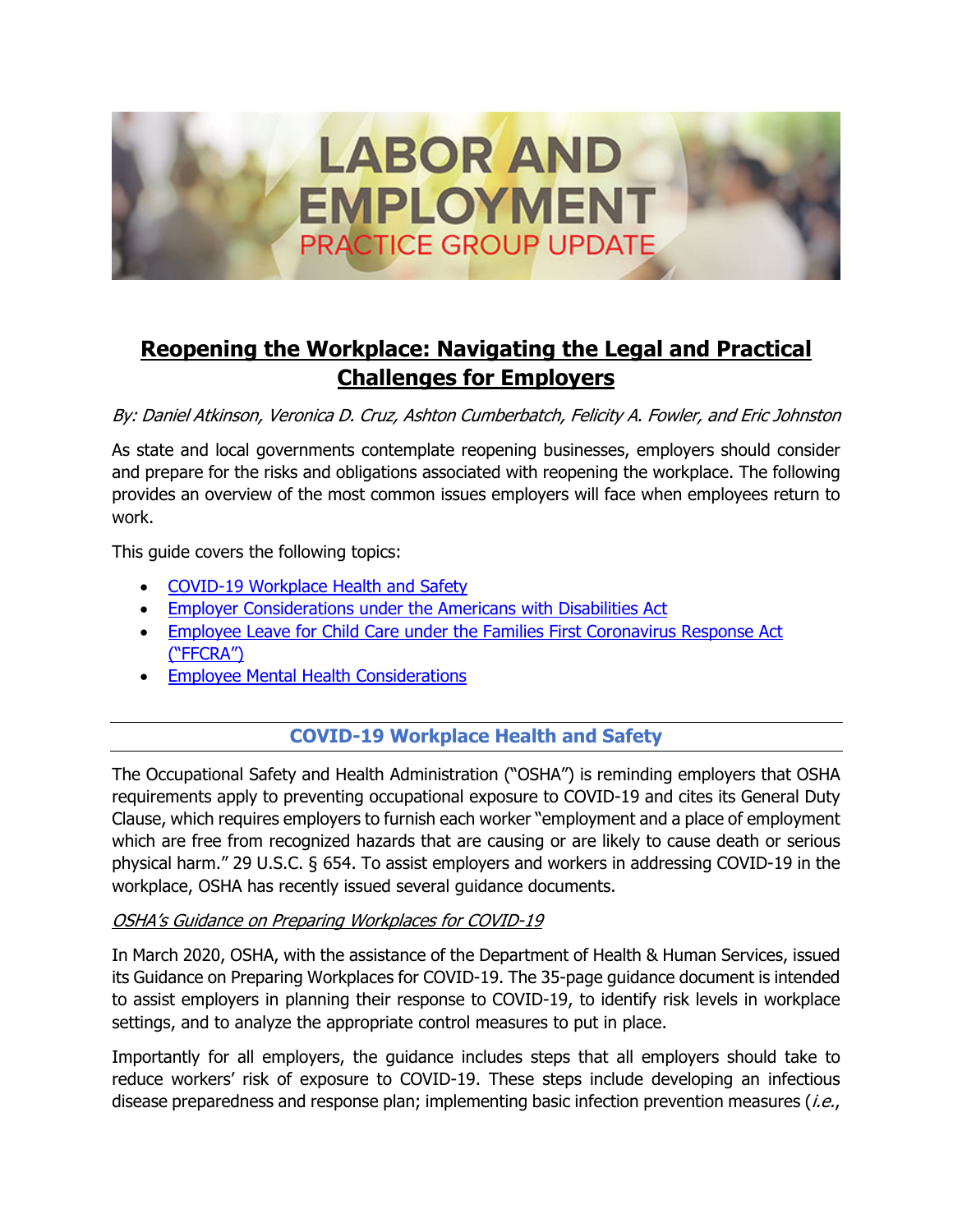promoting good hygiene, encouraging sick workers to stay home, implementing flexible work schedules, etc.); and developing policies and procedures for the identification and isolation of sick people. Further general recommendations include frequent cleaning of commonly touched surfaces using chemicals approved for destroying the coronavirus. All employers should also monitor public health communications, including those from the Centers for Disease Control and Prevention ("CDC"), regarding COVID-19 recommendations for the workplace and ensure that workers have access to and understand that information.

The guidance also identifies job classifications based upon exposure risk to COVID-19.

- Very high exposure risk jobs are those with high potential for exposure to known or suspected COVID-19 during specific medical, postmortem, or laboratory procedures. Very high exposure risk jobs include healthcare workers performing aerosol-generating procedures on known or suspected COVID-19 patients, laboratory personnel collecting COVID-19 test specimens, and morgue workers performing autopsies on COVID-19 victims.
- High exposure risk jobs are those with high potential for exposure to known or suspected sources of COVID-19. High exposure risk jobs include healthcare workers and support staff exposed to known or suspected COVID-19 patients, medical transport workers moving known or suspected COVID-19 patients in enclosed vehicles, and mortuary workers involved in preparing the bodies of the victims of COVID-19.
- Medium exposure risk jobs include those that require frequent and/or close contact with  $(i.e.,$  within 6 feet of) people who may be infected with COVID-19, but who are not known or suspected COVID-19 patients. Medium exposure risk jobs include workers in areas with ongoing community transmission that have contact with the general public ( $e.g.,$  schools, high-population-density work environments, some high-volume retail settings).
- Lower exposure risk jobs are those that do not require contact with people known to be, or suspected of being, infected with COVID-19 nor frequent close contact (*i.e.*, within 6 feet) with the general public.

The guidance focuses on the need for employers to implement engineering, administrative, and work practice controls and distribute personal protective equipment ("PPE") based upon the worker's exposure risk to COVID-19. Thus, for example, workers in very high and high exposure risk jobs must be provided with PPE that abides by OSHA's PPE standards which require using gloves, eye and face protection, and respiratory protection "wherever necessary by reason of hazards of…environment…encountered in a manner capable of causing injury…through absorption, inhalation, or physical contact." 29 CFR 1910.

## OSHA's Industry Specific Alerts

As shelter-at-home orders expire and employees begin to return to work, OSHA has also released Alerts for keeping workers of specific industries safe during the COVID-19 pandemic. Alerts have been issued for employers operating businesses in the retail, construction, manufacturing and package delivery industries, among others. We anticipate more Alerts will be published in the coming days and weeks. The following is a brief summary of the industry specific recommendations contained in each alert: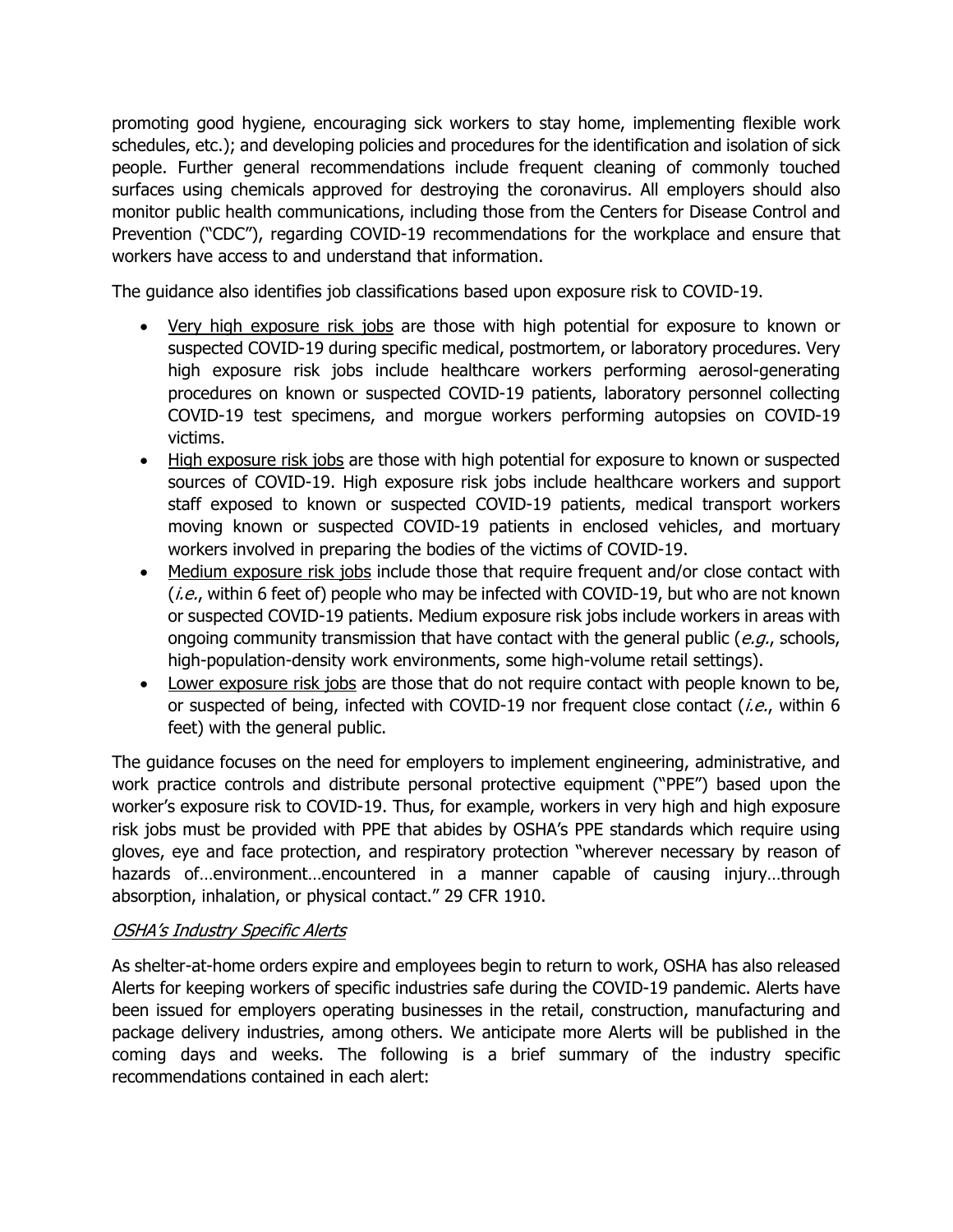## Retail

- Practice social distancing, by maintaining six feet of space between coworkers and customers. Demarcate six-foot distances with floor tape in checkout lines. Consider opening every other cash register, temporarily move workstations to create more distance, and install plexiglass partitions.
- Use a drive-through window or curbside pick-up.
- Provide workers and customers with tissues and trash receptacles.
- Train workers on proper hygiene practices and use of workplace controls.
- Allow workers to wear masks over their nose and mouth to prevent them from spreading the virus.

## Construction

- Allow workers to wear masks over their nose and mouth to prevent them from spreading the virus. Continue to use other normal control measures, including PPE, necessary to protect workers from other job hazards associated with construction activities. Train workers on how to properly put on, use/wear, and take off PPE.
- Advise workers to avoid physical contact with others and direct employees/contractors/visitors to increase personal space to at least six feet, where possible. All workers should maintain social distance while inside work trailers.
- If workers do not have immediate access to soap and water for handwashing, provide alcohol based rubs containing at least 60% alcohol.
- For shared tools, provide and instruct workers to use alcohol-based wipes to clean tools before and after each use.

## **Manufacturing**

- Establish flexible work hours  $(e.g.,$  staggered shifts), if feasible.
- Practice social distancing, by maintaining six feet of space between coworkers, where possible.
- Allow workers to wear masks over their nose and mouth to prevent them from spreading the virus. Train workers how to properly put on, use/wear, and take off PPE.
- If workers do not have immediate access to soap and water for handwashing, provide alcohol based rubs containing at least 60% alcohol.
- Discourage workers from using other workers' tools and equipment.

#### Package Delivery

- Establish flexible work hours  $(e.q.,$  staggered shifts), if feasible.
- Practice social distancing, by maintaining six feet of space between coworkers, where possible.
- Minimize interactions between drivers and customers by leaving deliveries at loading docks, doorsteps, or other locations that do not require person-to-person exposure.
- If workers do not have immediate access to soap and water for handwashing, provide alcohol based rubs containing at least 60% alcohol. Provide tissues, as well as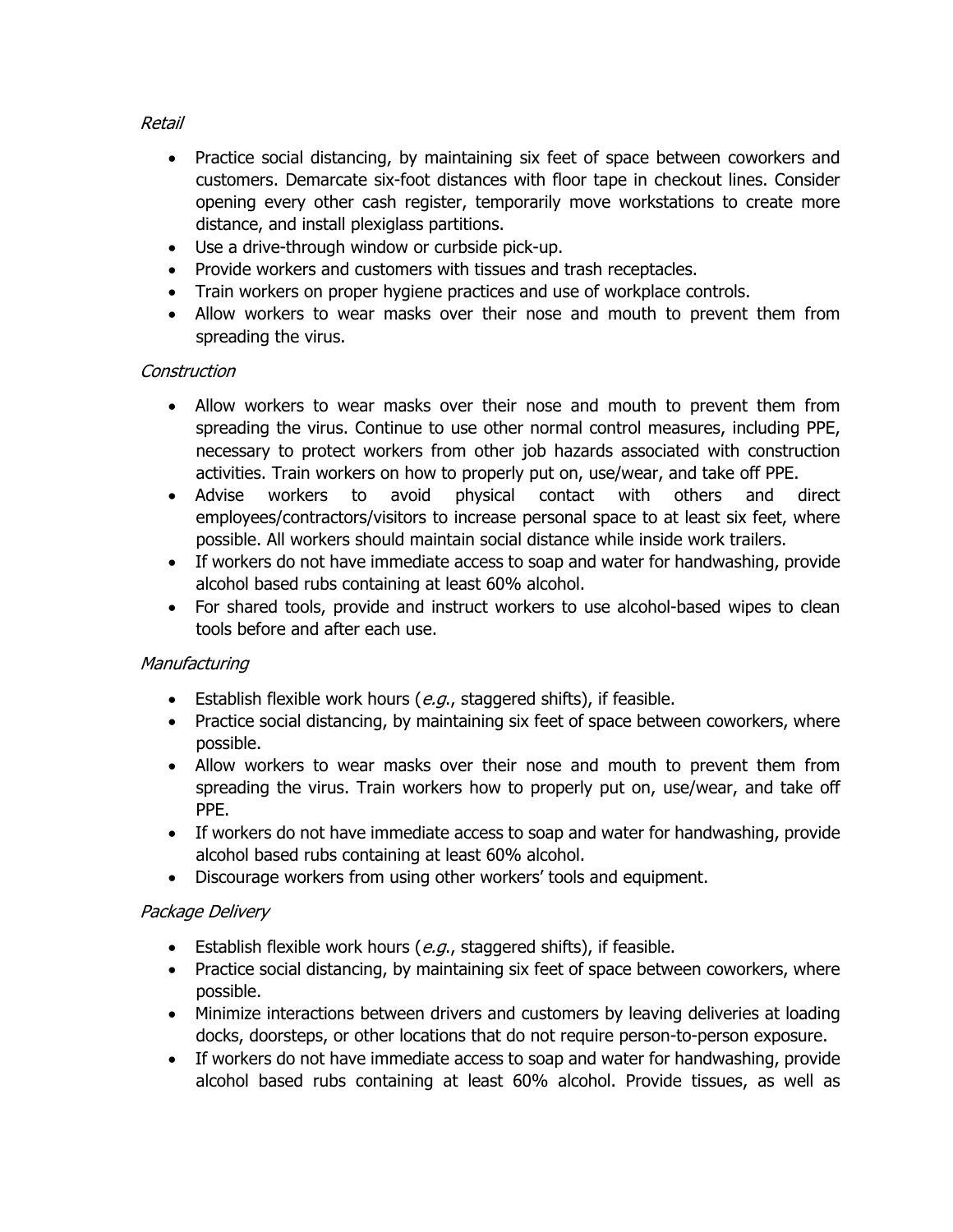<span id="page-3-0"></span>disinfectants and disposable towels, workers can use to clean work surfaces, including vehicle interiors.

 Allow workers to wear masks over their nose and mouth to prevent them from spreading the virus.

#### A final note on OSHA enforcement

OSHA continues to enforce its standards. However, OSHA has stated that it will exercise discretion in enforcement of OSHA standards given the ongoing health emergency. During the course of an inspection, if an employer is not in compliance with an OSHA standard, inspectors are to assess the employer's "good faith efforts" to comply, and exercise discretion accordingly.

#### Texas-Specific Guidance

On April 27, 2020, Governor Greg Abbott issued an Executive Order outlining the plan to reopen Texas businesses in phases. As part of the Executive Order, Governor Abbott also published [Texans Helping Texas: The Governor's Report to Open Texas](https://gov.texas.gov/uploads/files/organization/opentexas/OpenTexas-Report.pdf), which details minimum standard health protocols for employers and businesses choosing to operate in Texas. The minimum standard health protocols include, among other things, screening employees for COVID-19 symptoms, maintaining social distancing, and having employees wash or sanitize their hands before entering the business. Governor Abbott's report cautions that "public health guidance cannot anticipate every unique situation." Therefore, employers are encouraged to "stay informed and take actions based on common sense and wise judgment that will protect health and support economic revitalization." Employers should review the standards outlined in Governor Abbott's report and implement those measures and, if appropriate, adopt additional measures consistent with the company's specific operational needs.

# **Employer considerations under the Americans with Disabilities Act ("ADA")**

## **Screening Employees**

Before employees return to the workplace, employers should decide if and how it will screen employees for COVID-19, such as measuring employee temperatures or asking employees whether they are experiencing symptoms of COVID-19. On April 23, 2020, the Equal Employment Opportunity Commission ("EEOC") provided employers the green light to screen employees for COVID-19 without violating the ADA.

According to the EEOC, employers are allowed to administer a COVID-19 test before allowing employees to enter the workplace. The EEOC cautioned that employers should ensure "that the tests are accurate and reliable" and encouraged employers to review guidance from the U.S. Food and Drug Administration ("FDA") regarding safe and accurate testing.

Of course, administering COVD-19 tests may not be feasible, due to their limited availability and/or expense. Alternatively, employers are allowed to screen employees for symptoms of COVID-19 through temperature checks or inquiring about COVID-19 symptoms. For example, because COVID-19 is a global pandemic, employers are allowed to measure an employee's temperature before the employee enters the workplace. If the employee has a fever, the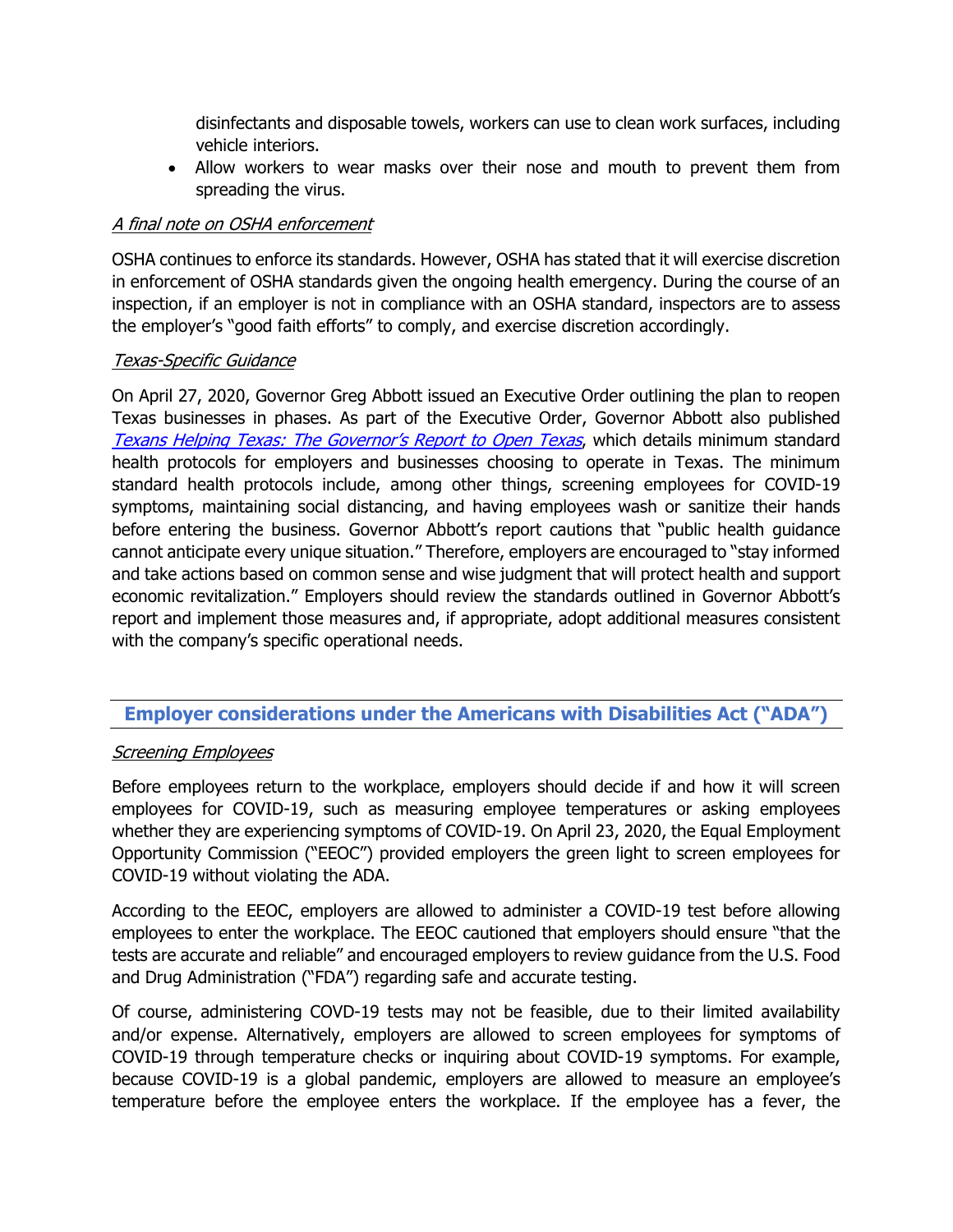employer may exclude the employee until the employee seeks medical attention. Additionally, employers may ask employees if they are experiencing symptoms of COVID-19, such as shortness of breath, chills, sore throat, or coughing. Employers should avoid broad questions about the employee's overall health, as these types of questions may reveal non-COVID-19 health conditions that are protected by the ADA. Therefore, employers should narrowly tailor health inquiries to symptoms of COVID-19 as established by the CDC or other public health officials. To the extent the employer records any medical information ( $e.g.,$  test results, temperatures, or symptoms), the employer should maintain these records in the employee's separate confidential medical file.

If employers decide to screen its workforce for COVID-19 symptoms, we recommend the following best practices:

- Advise employees in advance that their temperatures will be taken and/or they will be screened for COVID-19
- Consistently apply screening procedures to all employees
- Appoint a member of management (such as an HR professional) to administer and oversee any screening procedures to ensure consistency and confidentiality
- Limit the health or medical inquiries to symptoms related to COVID-19
- Be aware of the potential of false-positive tests and re-test employees as appropriate
- Store any employee medical or health information, including employee temperatures, in the employee's separate confidential medical file
- Continuously monitor guidance from federal, state, and local health officials

Previous guidance we authored about what to do if an employee is diagnosed with COVID-19 is available [here.](http://www.mcginnislaw.com/news/post/covid-19-common-questions-answered) 

#### Reasonable Accommodations

As employees return to work, employers should be prepared to address requests for reasonable accommodations relating to COVID-19. For example, employers may be required to provide employees with personal protective equipment ("PPE") including gloves and masks. If an employee has a medical condition that interferes with the use of PPE, such as a latex allergy, employers must engage in the interactive process with the employee to identify a reasonable accommodation that would allow the employee to perform the essential functions in a safe manner. The EEOC recommends employers consult the Job Accommodation Network ("JAN") for information regarding types of accommodations (www.askjan.org).

Additionally, employers should also be mindful of the class of employees protected under the ADA and, therefore, entitled to a reasonable accommodation. The ADA protects individuals: (i) with an actual disability; (i) with a record of a disability; or (iii) regarded as disabled. Although the CDC has declared certain individuals as vulnerable to COVID-19, including people over the age of 65 and pregnant women, being vulnerable to COVD-19 does not automatically trigger the ADA. For example, an employee over the age of 65 is not entitled to a reasonable accommodation, unless the employee has an underlying medical condition that is protected under the ADA. Similarly, pregnancy does not automatically trigger a need for a reasonable accommodation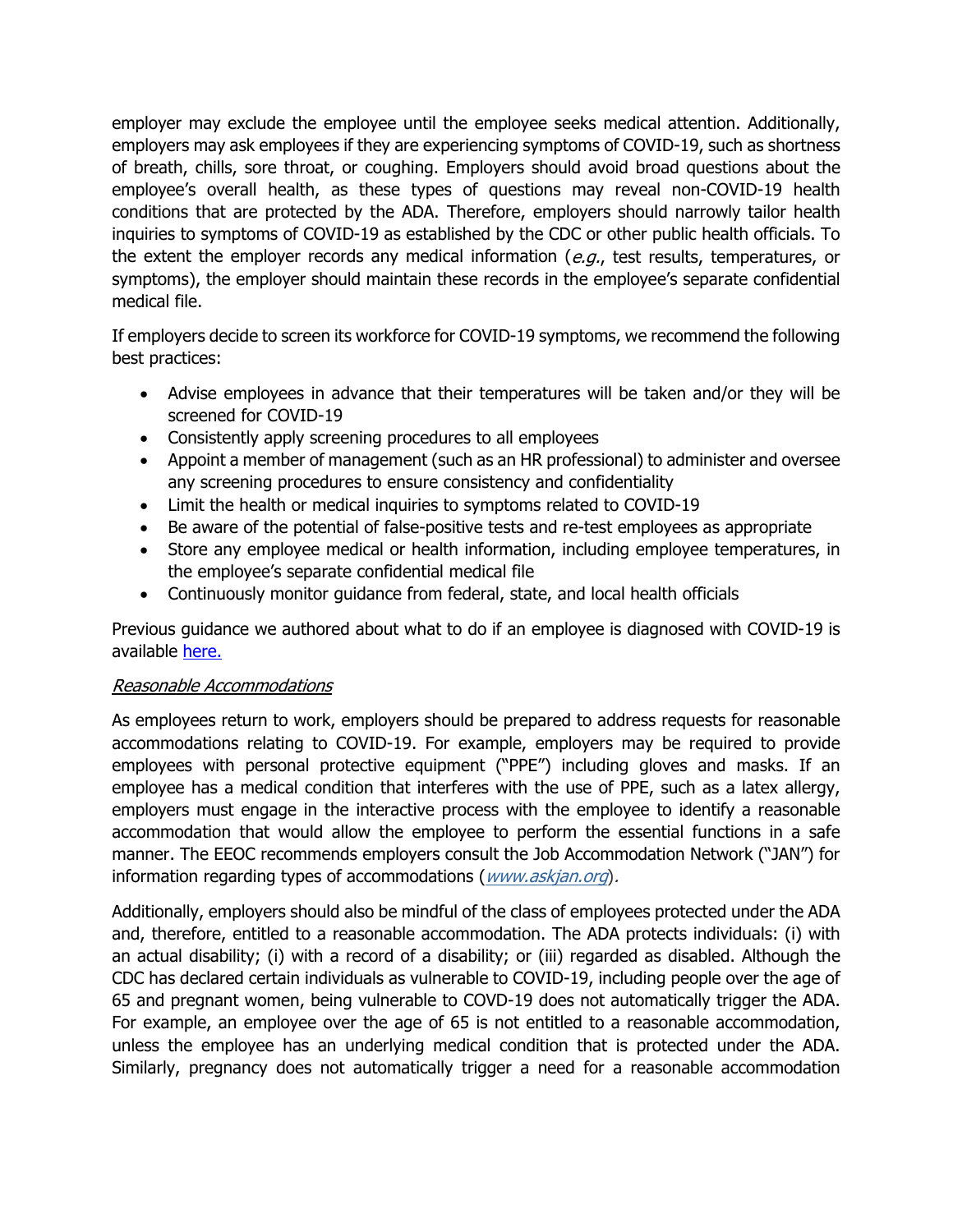because pregnancy itself is not a disability under the ADA. However, a pregnancy-related *medical* condition</u> may require an accommodation under the ADA.

Regarding reasonable accommodations, we recommend:

- Documenting any request for reasonable accommodation
- Engage in and memorialize the interactive process, including documenting the reason a particular request was denied and the accommodation ultimately provided
- Consider whether an unpaid or paid leave of absence may be an appropriate accommodation
- Store information relating to reasonable accommodations and the interactive process in the employee's confidential medical file
- If appropriate, specify the duration the accommodation will be provided and the reason the accommodation is temporary

**Best Practice Alert:** If an employee expresses reluctance to return to the business, have a conversation with that employee to determine what is the cause of the employee's resistance. If the employee is concerned due to an underlying health condition that could place them at a higher risk for severe illness from COVID-19, engage in the reasonable accommodation process with that employee to determine if a reasonable accommodation exists.

# Selecting Employees to Return to Work

Employers should also avoid a temptation to protect perceived "vulnerable populations" in selecting which employees should return to work and which employees should remain home. For example, if an employer returns perceived "healthy" employees while excluding others based on an actual or perceived health vulnerability, the excluded employees are likely to be negatively economically disadvantaged ( $e.g.,$  lost earnings) which may result in allegations of disability discrimination.

Rather, in selecting which employees to return to work, employers should focus on *job functions* not on particular individuals. In other words, employers are advised to examine the legitimate business needs of the organization and which positions can fulfill those needs. If necessary, the company should wait to address any actual or perceived disability or requests for accommodation at the appropriate time.

In deciding which employees should return to work, we recommend:

- Establishing clear and objective criteria for selecting which employees will return to work
- Documenting the reason(s) certain employees will remain at home
- Advise employees that because the company has yet to resume its full operations, it is asking a limited group of employees to return to work based on the company's current business needs

**Best Practice Alert:** Notify employees in writing of their expected return date. If applicable, also document any changes to rate of pay, job title and job duties.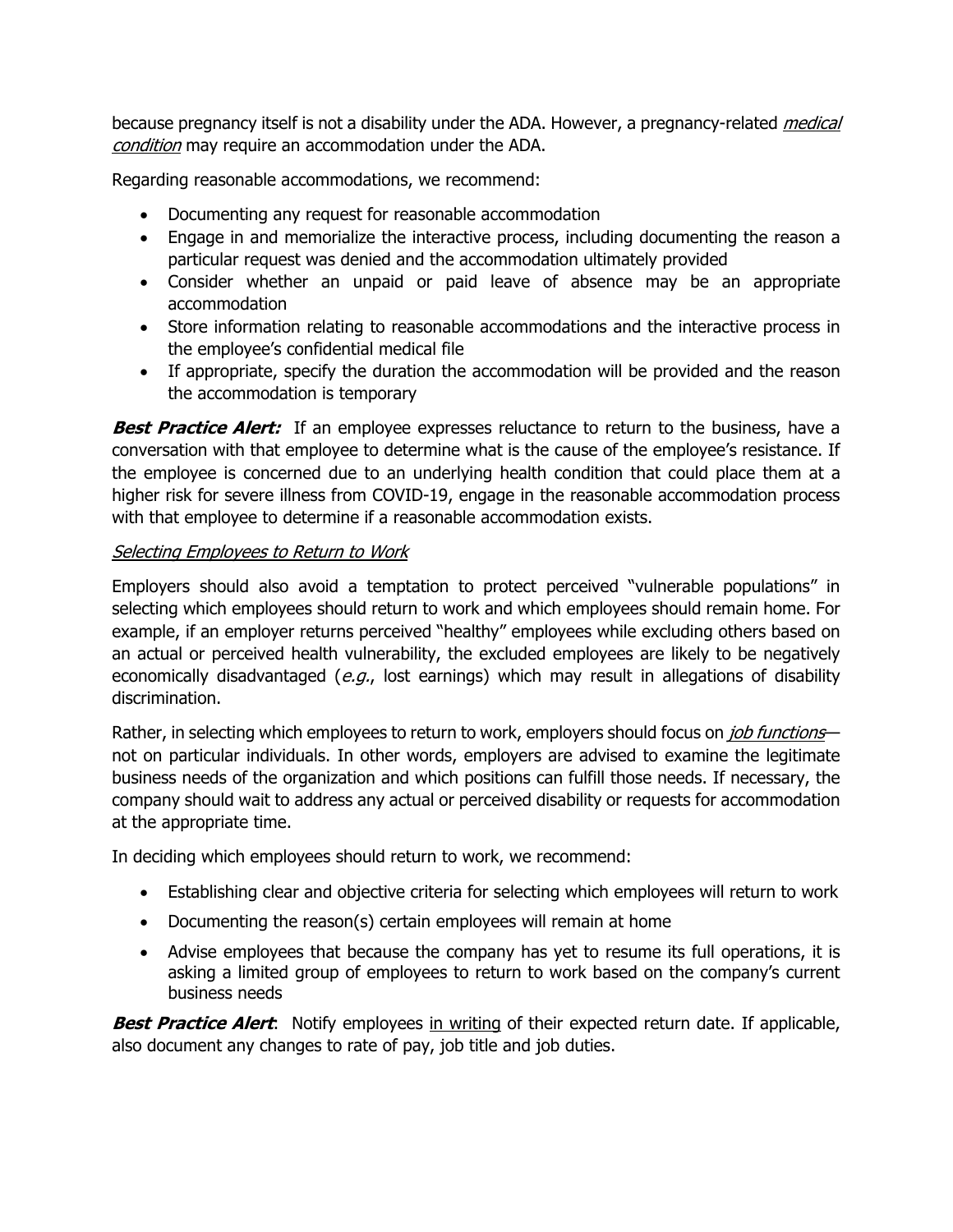# <span id="page-6-0"></span>**Employee Leave for Child Care under the Families First Coronavirus Response Act ("FFCRA")**

As the nation begins to reopen and the workforce begins to return to work, it is likely that the most common reason for employees requesting leave will be related to child care concerns. This is especially so, considering many schools in Texas and across the country will not reopen until the next academic school year.

The recently-enacted Families First Coronavirus Response Act ("FFCRA") provides an avenue for eligible employees working for covered employers to request paid sick leave and expanded family and medical leave for specified reasons related to COVID-19 and the current global pandemic, including child care. The FFCRA's new paid leave requirements will be in effect until December 31, 2020, unless otherwise extended. $1$ 

Generally, under the FFCRA, employers must provide employees with two (2) weeks of paid sick leave (up to 80 hours) at 2/3 their regular pay if the employee is unable to work because of a need to care for a quarantined individual, or to care for a child (under 18 years of age) whose school or child care provider is closed or unavailable for reasons related to COVID-19. In addition, employers must provide up to ten (10) additional weeks of expanded family and medical leave, paid at 2/3 their regular pay, if a qualifying employee is unable to work due to a need to care for a child whose school or child care provider is closed or unavailable for reasons related to COVID-19.

However, as the regulations to the FFCRA explain, an employee may only take paid sick leave to care for his or her child when the employee needs to, and actually is, caring for the child. If another suitable individual, such as a co-parent, co-guardian, or usual child care provider is available to care for the child's needs, the employee does not need to take such leave. Employers may inquire into, and an employee requesting such leave to care for a child must provide, the following: (1) the name of the child being cared for; (2) the name of the school, place of care, or child care provider that closed or became otherwise unavailable due to COVID-19, and (3) a statement from the employee representing that no other suitable person is available to care for the child during the period of requested leave. It is important to note that an employee who is able to telework while caring for the needs of their child is not "unable to work."

While teleworking, the FFCRA provides that paid sick leave or expanded family and medical leave, including to care for a child, may be taken intermittently  $(e.g.,$  in 1 hour increments, or whatever the employer and employee agree upon). However, once an employee returns to work, any such leave must be taken in full-day increments, even leave to care for a child. For example, an employee, assuming he or she has a need to care for a child as outlined above, could request 2/3 paid leave for Tuesdays and Thursdays to care for a child, while working Mondays, Wednesdays, and Fridays—thus receiving full pay for those worked days. The DOL will support any voluntary agreements for an employer to provide intermittent leave once an employee returns to work, but

 $<sup>1</sup>$  The DOL's temporary abstention from enforcement actions under the FFCRA has expired, and the DOL</sup> will now fully enforce violations of the FFCRA.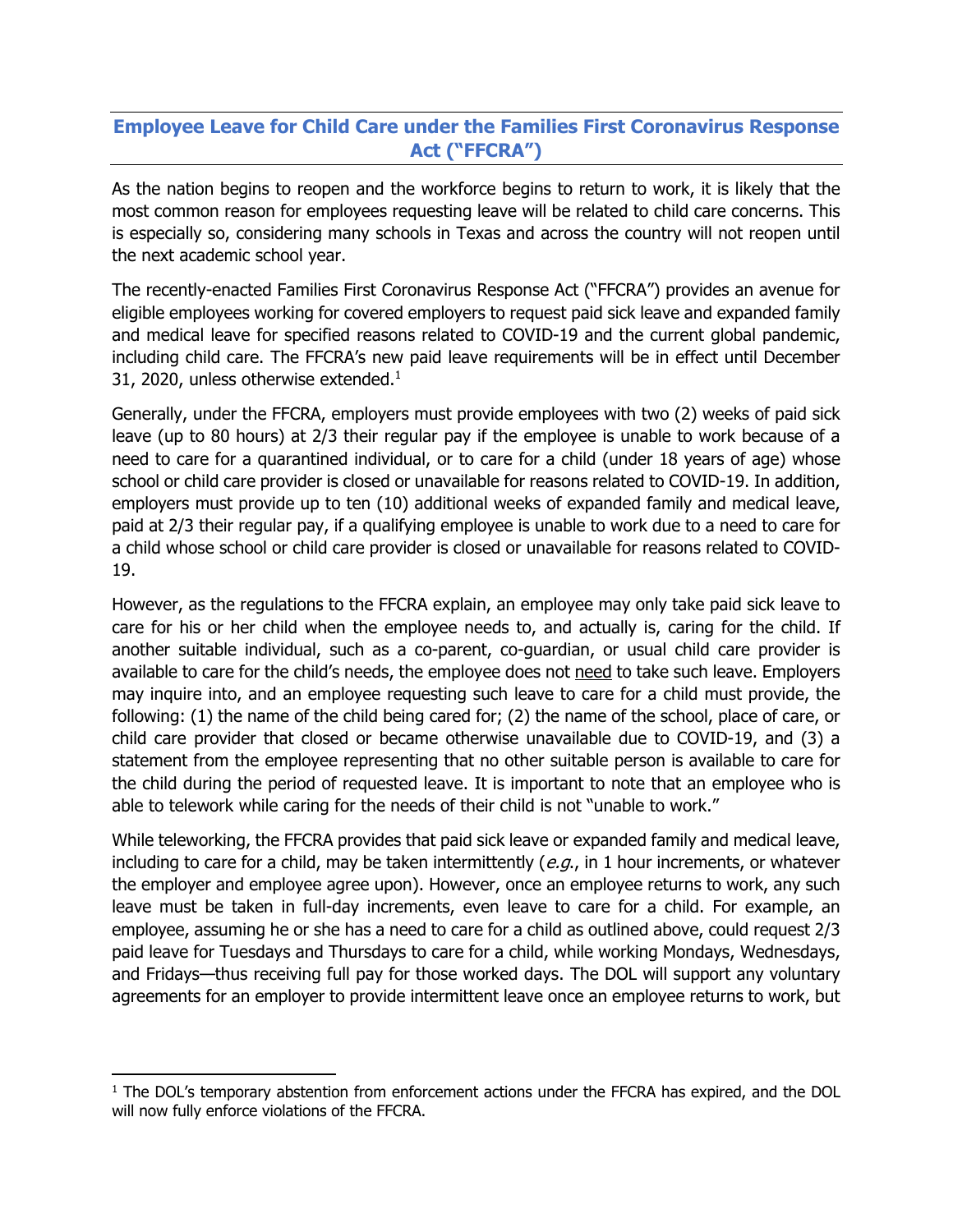<span id="page-7-0"></span>this is not required under the FFCRA. The above highlights just a few of the new issues employers face as the nation returns to work.

For more information regarding the FFCRA and related regulations, please visit our prior guidance on this topic:

- **[Emergency Paid Leave Update](http://www.mcginnislaw.com/news/post/covid-19-emergency-paid-leave-update)**
- [U.S. Department of Labor Announces Temporary Rule and Issues Regulations Regarding](http://www.mcginnislaw.com/news/post/u.s.-department-of-labor-announces-temporary-rule-and-issues-regulations-regarding-the-families-first-coronavirus-response-act) the Families First Coronavirus Response Act (FFCRA)

**Best Practice Alert**: Before employees return to the workplace, make sure the required FFCRA Notice is posted in a conspicuous place where notices to employees are customarily posted. A copy of the notice can be found [here](https://www.dol.gov/sites/dolgov/files/WHD/posters/FFCRA_Poster_WH1422_Non-Federal.pdf)**.** 

# **Employee Mental Health Considerations**

The full extent of the economic and emotional consequences resulting from COVID-19 remain unknown. However, as businesses begin reopening during these uncertain times, employers should consider the potential impact of the pandemic on employee mental health  $(i.e.,$  emotional, psychological, and social well-being). According to a recent [Kaiser Family Foundation Survey,](https://www.kff.org/health-reform/report/kff-health-tracking-poll-early-april-2020/) 45% of adults—53% of women and 37% of men—say the COVID-19 pandemic has affected their mental health. Additionally, nearly 20% of adults say it is has had a "major impact" on their mental health, including about one-fourth of women (24%), Latinx adults (24%), and black adults  $(24%)<sup>2</sup>$ 

Of course, each individual has responded differently to the effects of COVID-19. Similarly, workers will have varying reactions to returning to the workplace. For some, returning to the employer's place of business is a welcomed return to "normalcy," as they seek a workday uninterrupted by barking dogs or restless cats, or snack times for preschoolers.

Others may have a very different reaction. For example, some employees who have been working remotely during the pandemic may be reluctant to return to the workplace after having tasted a new perspective of the work-life balance, including avoiding long commutes and enjoying meal breaks with family members. For employers, these employees who were just as or even more productive away from the standard bearer office, embody the conundrum popularized by the WWI song: "How Ya Gonna Keep 'em Down on the Farm (After They've Seen Paree?)"

For differing rationales, other workers may also express hesitancy to return to or remain in the office:

- I am glad to be back in office, but I also have remorse because my former cubicle worker was laid off. Why them and not me?
- My co-worker is coughing. Should I report him to management?

• How do I know the nightly cleaning crew is doing an effective job disinfecting, they barely emptied the trashcans pre-COVID-19?

<sup>&</sup>lt;sup>2</sup> The numbers regarding Latinx and Black adults may be attributable to the documented disparate impact of the virus on those two population groups. See [Kaiser On COVID-19 Race Disparities.](https://www.kff.org/coronavirus-policy-watch/growing-data-underscore-communities-color-harder-hit-covid-19/)